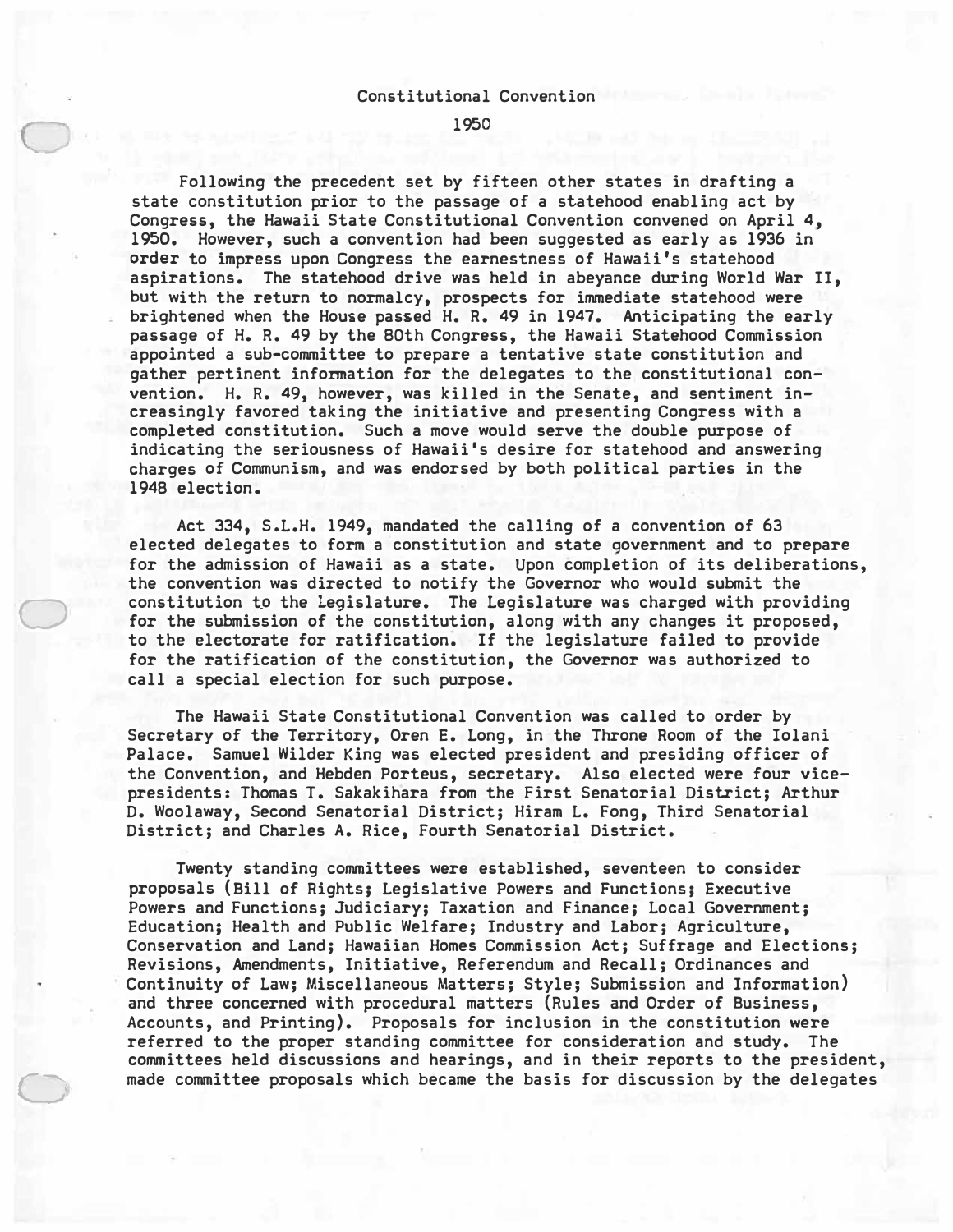# Constitutional Convention• 1950 **- 2 -**

in the Committee of the Whole. After the report of the Committee of the Whole was approved it was referred to the Committee on Style, which was responsible for detecting inaccuracies, repetitions, and inconsistencies and for arranging each proposal in proper order in the constitution.

The constitution was signed by 62 of 63 delegates in a public ceremony at Iolani Palace on July **22,** 1950, the 79th day of the Convention; referred to the Legislature at a special session in September, 1950; and accepted in entirety by Joint Resolution 1. On November 7, 1950 it was ratified by a 3 to 1 margin by the electorate at the general election.

An informal meeting of the delegates to the Constitutional Convention was called by Governor Samuel W. King on November 12, 1955 to discuss the matter of reapportionment. A resolution was passed requesting Congress to amend the Hawaiian Organic Act "so as to reconstitute the Legislature of the Territory of Hawaii along the lines set forth in the proposed Constitution for the State of Hawaii. "

Public Law 86-3, which admitted Hawaii into the Union, made three changes in the Constitution: 1) deleted Palmyra from the proposed state boundaries, 2) stipulated that provisions of the Hawaiian Homes Commission could be changed only with the consent of Congress, and 3) reduced to one representative, Hawaii's delegation in the House of Representatives. It also required that the electorate approve the changes made in the proposed state constitution. A three-question plebescite was conducted in the primary election on June 27, 1959, and all thre questions were approved. With the signing of the statehood proclamation by President Eisenhower on August 21, 1959, the state constitution went into effect.

The records of the Constitutional Convention consist of a collection of records from various sources. They include files of the convention that were kept by the chief clerk, committee files that were accessioned later, tape recordings of the convention proceedings (plenary sessions and Committee of the Whole), transcriptions of the plenary sessions from tape recordings, minutes of the 1955 reapportionment meeting, files of the president that had been included in the records of the Hawaii Statehood Commission, and a collection of miscellany.

SEE ALSO:

**Other Files: Delegate to Congress** 

**Farrington, Joseph R., Statehood File Governor of Hawaii** 

**Stainback, Ingram M., Constitutional** 

**Convention** 

**Hawaii Statehood Commission** 

**Government Publications: Constitutional Convention** 

**Hawaii Statehood Commission Legislative Reference Bureau** 

 $\bigcirc$ 

**Index: Subject** 

**State Constitutional Convention, Hawaii Statehood** 

**Name** 

**Samuel** w. **King**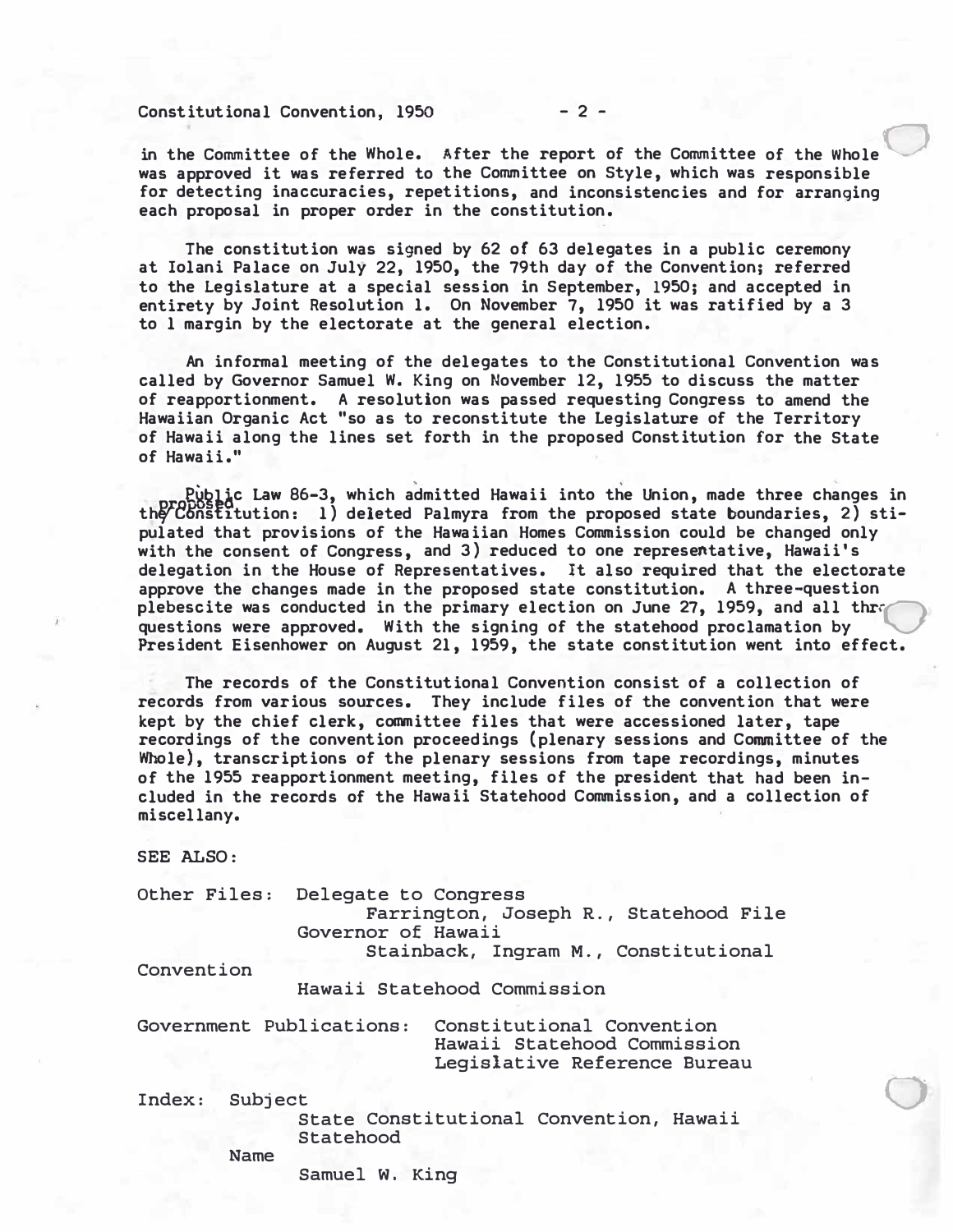#### **CONSTITUTIONAL CONVENTION, 1950**

## **CONTAINER LIST**

### RECORDS OF THE OFFICE OF CHIEF CLERK

CC1950-Vol 1 - Journal - April 4-June 13, 1950 CC1950-Vol 2 - Journal - June 14 - July 22, 1950

Proposed Constitution – July 22, 1950 (Location:mapcaseQ1-5) **CC1950 - BOX 1**  Journal - lst-79th Day, April 4-July 22, 1950 Governor's Messages, #1-7 Departmental Communications, #1-11 Miscellaneous Communications, #1-129 Miscellaneous Communications, (not numbered)

**CC1950 - BOX 2**  Proposals #1-90

**CC1950 - BOX 3**  Proposals #91-180

 $\bigcirc$ 

 $\bigcirc$ 

**CC1950 - BOX 4**  Proposals #181-195 Standing Committee Reports #1-20

**CC1950 - BOX 5**  Standing Committee Reports #21-80

**CC1950 - BOX 6**  Standing Committee Reports #81-139

**CC1950 - BOX 7**  Special Committee Reports #1-3 Committee of the Whole Reports #1-28 Resolutions #1-25

**CC1950 - BOX 8**  Resolutions #26-54 Petitions #1-21

**CC1950 - BOX 9**  Petition #21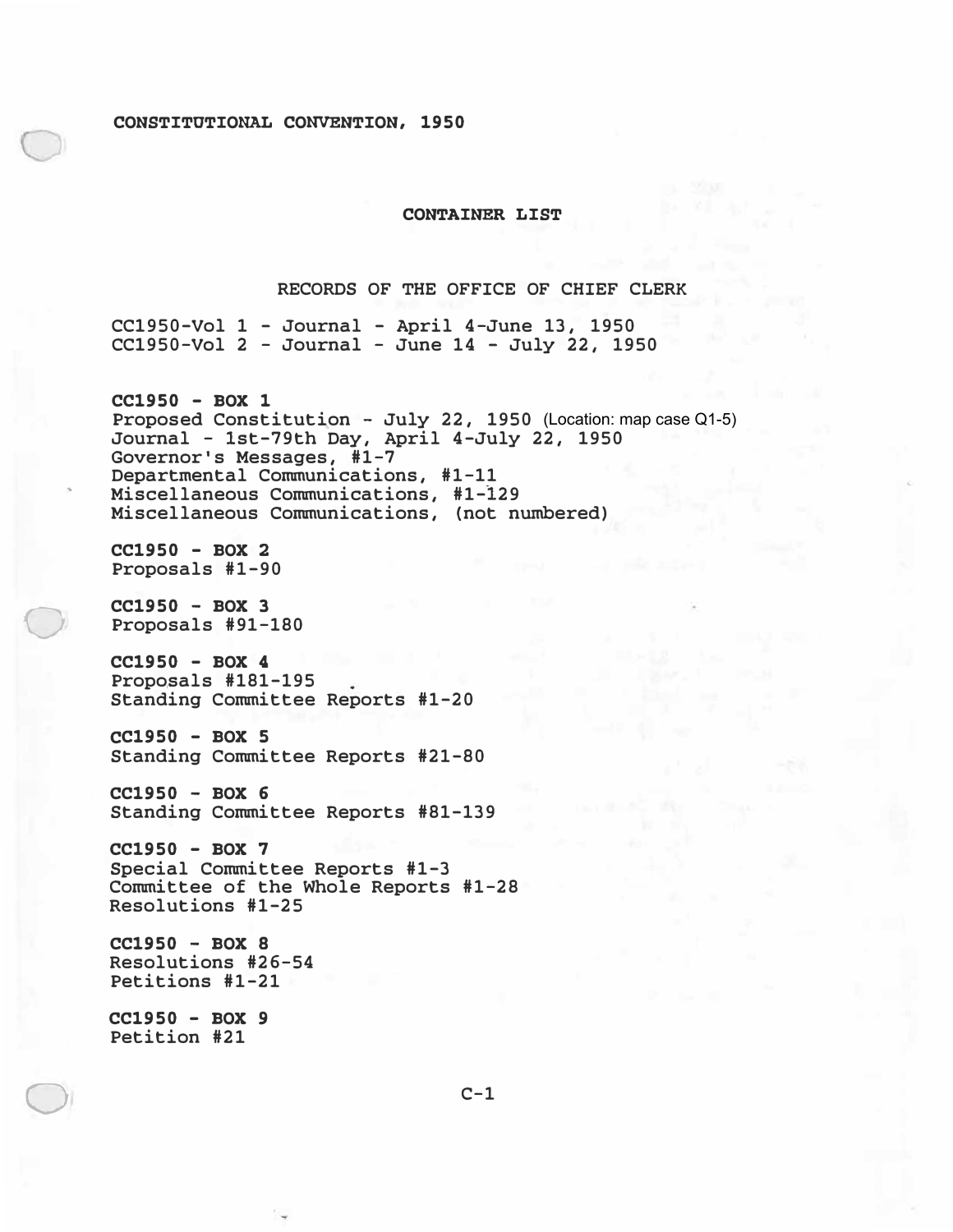Constitutional Convention, 1950

**CC1950** - **BOX 10**  Petitions #21-26 Abstracts of numbered Commmunications Digest and status of Resolutions Abstracts of Committee Reports Digest and status of proposals Digest and status of Committee Proposals Digest and status of Petitions Official Register (and guest book) Roll Call Orders of the Day Journal insert

**CC1950** - **BOX 11**  Receipt books Records re Frank Silva State boundaries List of Committees Rules of the Convention Seating Chart Manuel on State Consitutional Provisions

Committee Records

 $\bigcirc$ 

0

 $\bigcirc$ 

Committee on Bill of Rights Exhibits #1-34 (includes minutes of meetings) Miscellaneous (Committee Clerk) Committee on Legislative Powers an� Functions Minutes, Proposals and Communications referred to Committee of the Whole

**CC1950** - **BOX 12** 

Committee on Executive Powers and Functions Minutes of Committee Meetings Committee of the Whole Proposals, References (Committee Clerk) Committee on Judiciary Minutes of Committee Meetings Committee of the Whole Proposals Committee on Taxation and Finance Committee of the Whole Minutes of Committee Meetings (Committee Clerk) Proposals (Committee Clerk)

**C-2**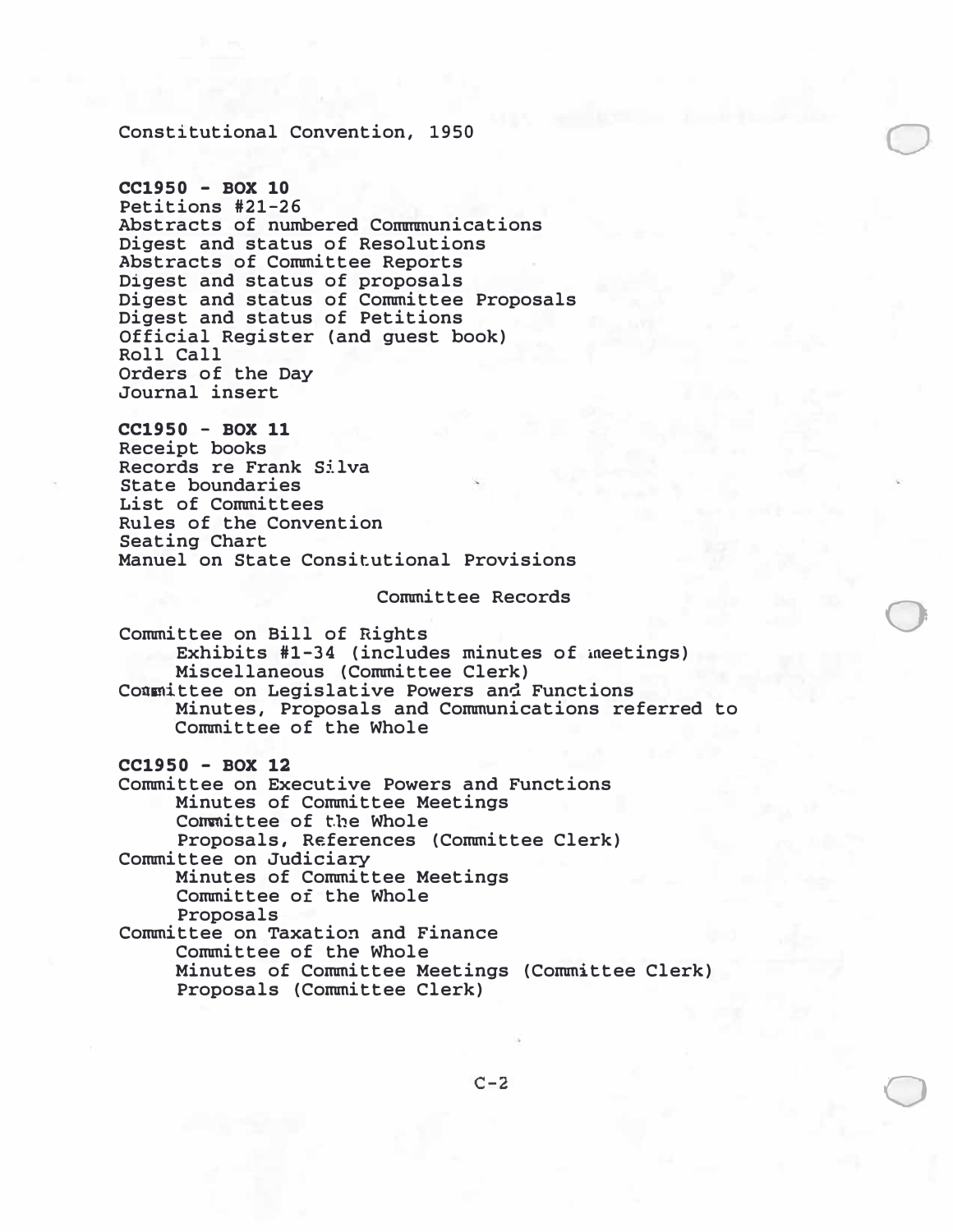#### 0 CONSTITUTIONAL CONVENTION, 1950

**CC1950** - **BOX 13**  Minutes, Materials (Henry A. White, sample file) Proposals (Henry A. White, sample file) Comparative Statement of Revenues and Expenditures, 1935- 1950 City and County of Honolulu County of Maui Organic Act Miscellaneous Committee on Local Government Proposals, Petitions, Resolutions Minutes, Agenda, etc (Committee Clerk) Committee of the Whole Communications Material re Lani Committee on Education Committee of the Whole Committee on Industry and Labor Minutes of Meetings Subcommittee Reports Committee of the Whole Committee on Agriculture, Conservation and Land Proposals; Material (Committee Clerk) Correspondence; Material Submitted to Committee (Chairman) Minutes of Committee Meetings **CC1950** - **BOX 14**  Proposals; Material (Chairman) Committee on Hawaiian Homes Commission Minutes; Proposals (Committee Clerk) Minutes of Public Hearings Statements submitted at Public Hearing Minutes of Committee Meetings Committee of the Whole Committee on Suffrage and Elections Organic Act Committee of the Whole Committee on Revision, Amendment, Initiative, Referendum and Recall Minutes of Committee Meetings Public Hearing Statements Sample File of Committee Member Committee of the Whole Committee on Ordinances and Continuity of Law Committee of the Whole Committee on Miscellaneous Matters Minutes of Committee Meetings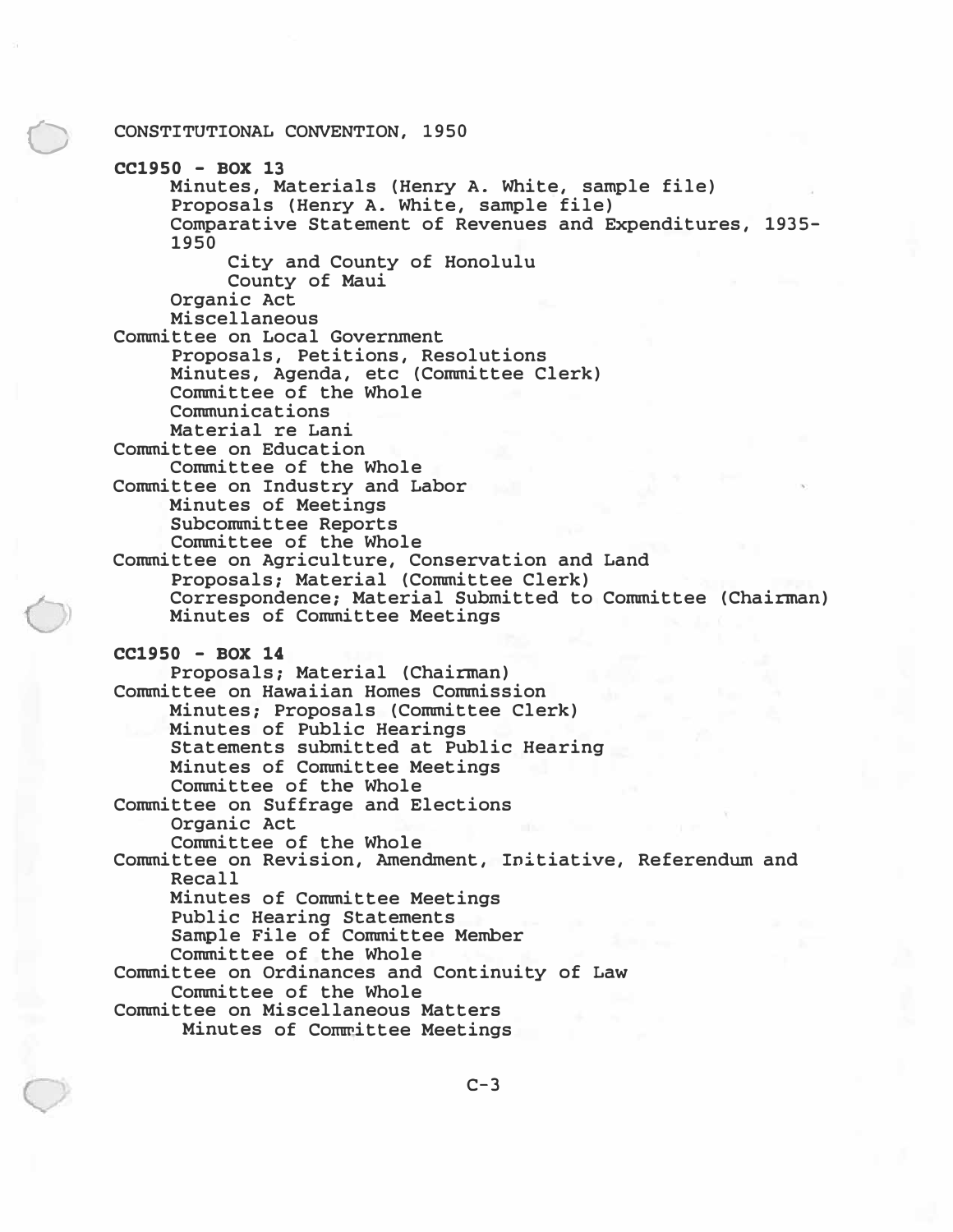#### CONSTITUTIONAL CONVENTION, 1950

**CC1950 - BOX 14** (cont.) Sub-committee Reports - Preamble Proposals {Sample File) Resolutions (Sample File} Miscellaneous (Sample File)

**CC1950 BOX 15** Committee of the Whole Committee on Style Minutes of Meetings Committee of the Whole Reports R�ferred to Standing Committee Reports of Committee Third Readings (Sample File} Minutes of Committee Meetings (Sample File) Committee on Submission and Information Minutes; Miscellaneous (Sample File) Weekly Reports (Committee Clerk) Miscellaneous Matters (Sample File) Arthur Trask Charles Kauhane (with notes) Correspondence

**CC1950 - BOX 16** 

Report to Committee on Submission and Inforrnaton by Legislative Bureau H.R. 49 and Act 334 (Sample File) Minutes of Committee Meetings (Committee Clerk) Resolutions (Committee Clerk) Miscellaneous (Committee Clerk) Sub-committee for publicizing Proposed Constitution Memo and Rough Format from Delegate Roberts (original memorandum prepared) Committee on Rules an� Order of Business Committee on Accounts

 $\bigcirc$ 

 $\bigcirc$ 

 $\bigcirc$ 

**MINUTES OF 1955 REAPPORTIONMENT MEETING** 

**PRESIDENT'S FILES** 

Minutes List of State Flags - Received and Presented Committee Assignments Committee on Agriculture, Conservation and Land Bill of Rights Education Health and Public Welfare Local Government

**C-4**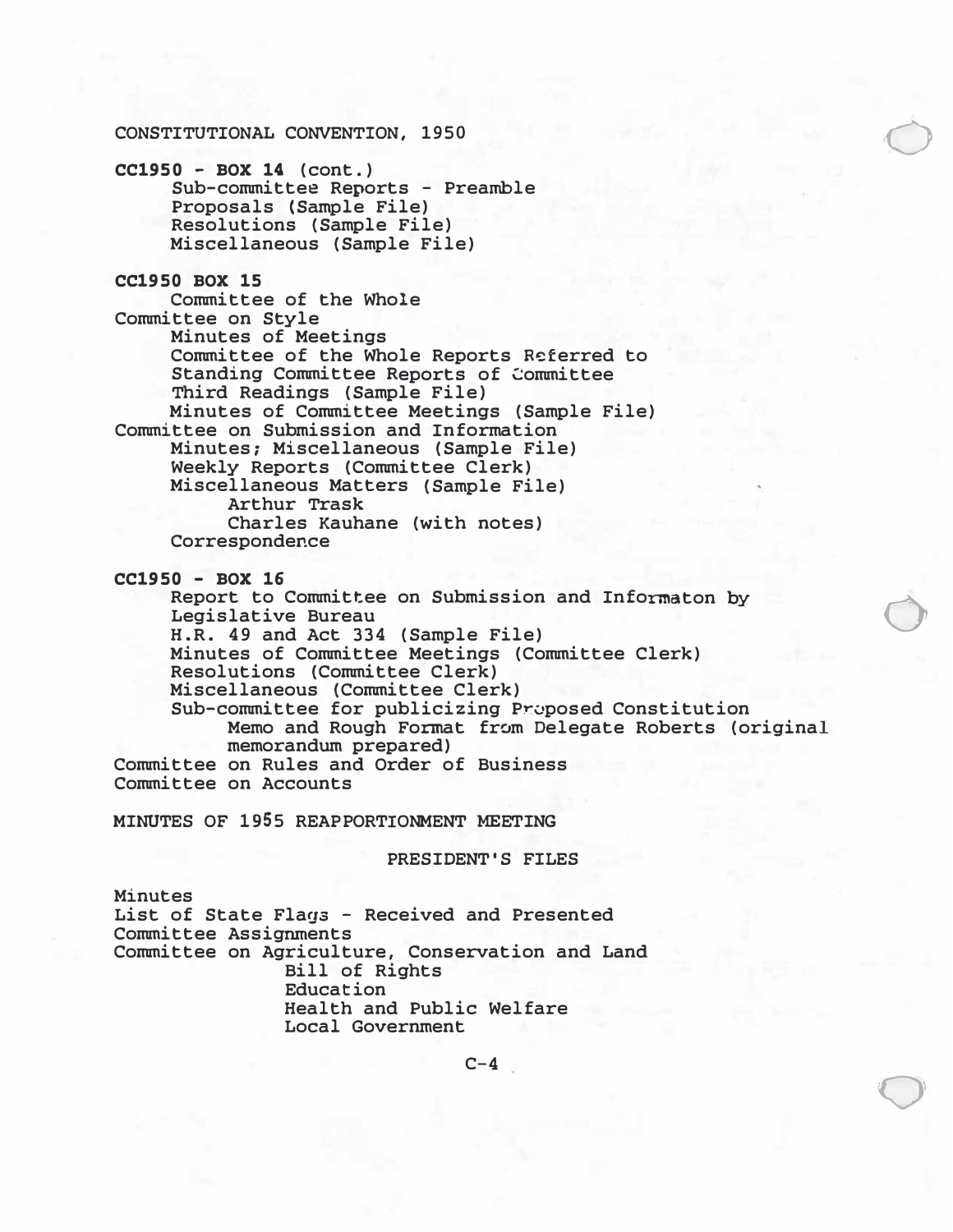# ·O  $\bigcirc$ **CONSTITUTIONAL CONVENTION, 1950 CC1950 BOX 16 (cont.) Revision, Amendment, Initiative, Referendum and Recall Rules and Order of Busiuess Taxation and Finance Hawaiian Homes Commission CC1950 - BOX 17 Submission and Information Accounts Special Committee re Frank Silva Resolution #55 Memorandum from Delegate Roberts re Committee Reports Correspondence Official Personal Hearing Held Before Committee on Interior and Insular Affairs Resolutions Constitution of the State of Hawaii**  $(\text{Jwly 22,1950 - 15k complete dwarf})$   $Jy - 11/2013$   $H.R. 49;$  Act 334 **CC1950-BOX 18 Manual on State Constitutional Provisions Material on Constitutions and Constitutional Problems Apportionment and Reapportionment Plebescite Miscellaneous - Miss Gay, Secretary to President Applications for Jobs**

#### **Vouchers**

 $\bigcirc$ 

#### **COLLECTION OF MISCELLANY**

**Newspaper Clippings (4 Folders) Folder 1 and 2** 

and a general constant

**CC1950 - BOX 19 Newspaper Clippings (Folder 3 and 4) Prepared by Legislatjve Reference Bureau Digest of Proposals Index of Committee Proposals and Resolutions Index of Proposals and Resolutions Status of Committees Schedule of Committee Meetings List of Employees Constitution of the United States Miscellaneous Material Collected by M. Jones, Archivist Delegate Larsen (3 Folders) Broadcast Speeches Health and Public Welfare Seal** 

# **C-5**